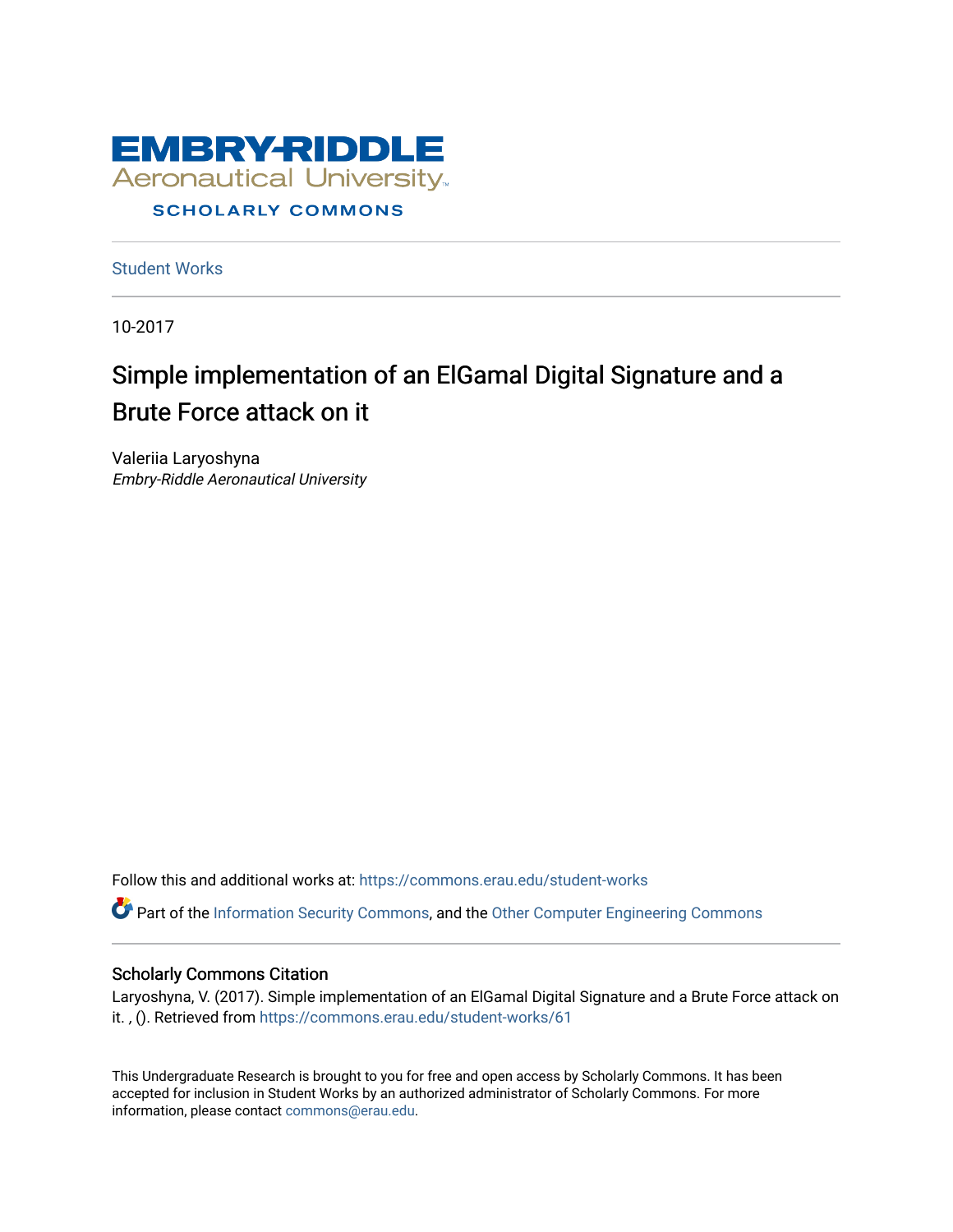# 10-13-2017 Simple implementation of an ElGamal Digital Signature and an attack on it

By Valeriia Laryoshyna (laryoshv@my.erau.edu) Mentored by Dr. Paul Hriljac (hriljap@my.erau.edu)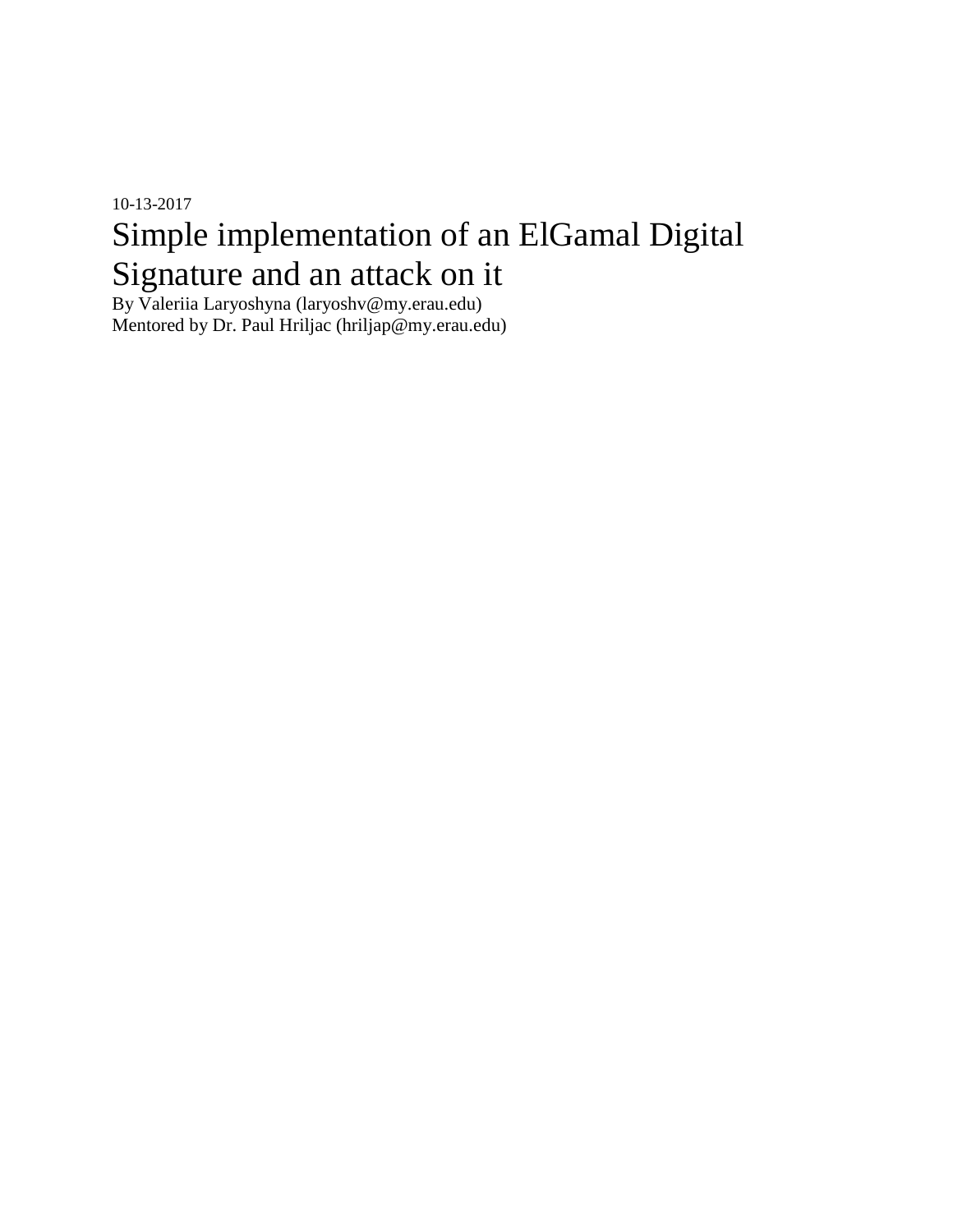**Simple implementation of an ElGamal Digital Signature and a Brute Force attack on it**

### **Directed Study**

**Presented to the Honors Program**

**Of Embry-Riddle Aeronautical University – Prescott Campus**

**In Partial Fulfillment of the Requirements**

**For the Honors Program**

**In the Degree of**

**Bachelors of Science in Cyber Intelligence and Security**

**By Valeriia Laryoshyna**

**October 13, 2017**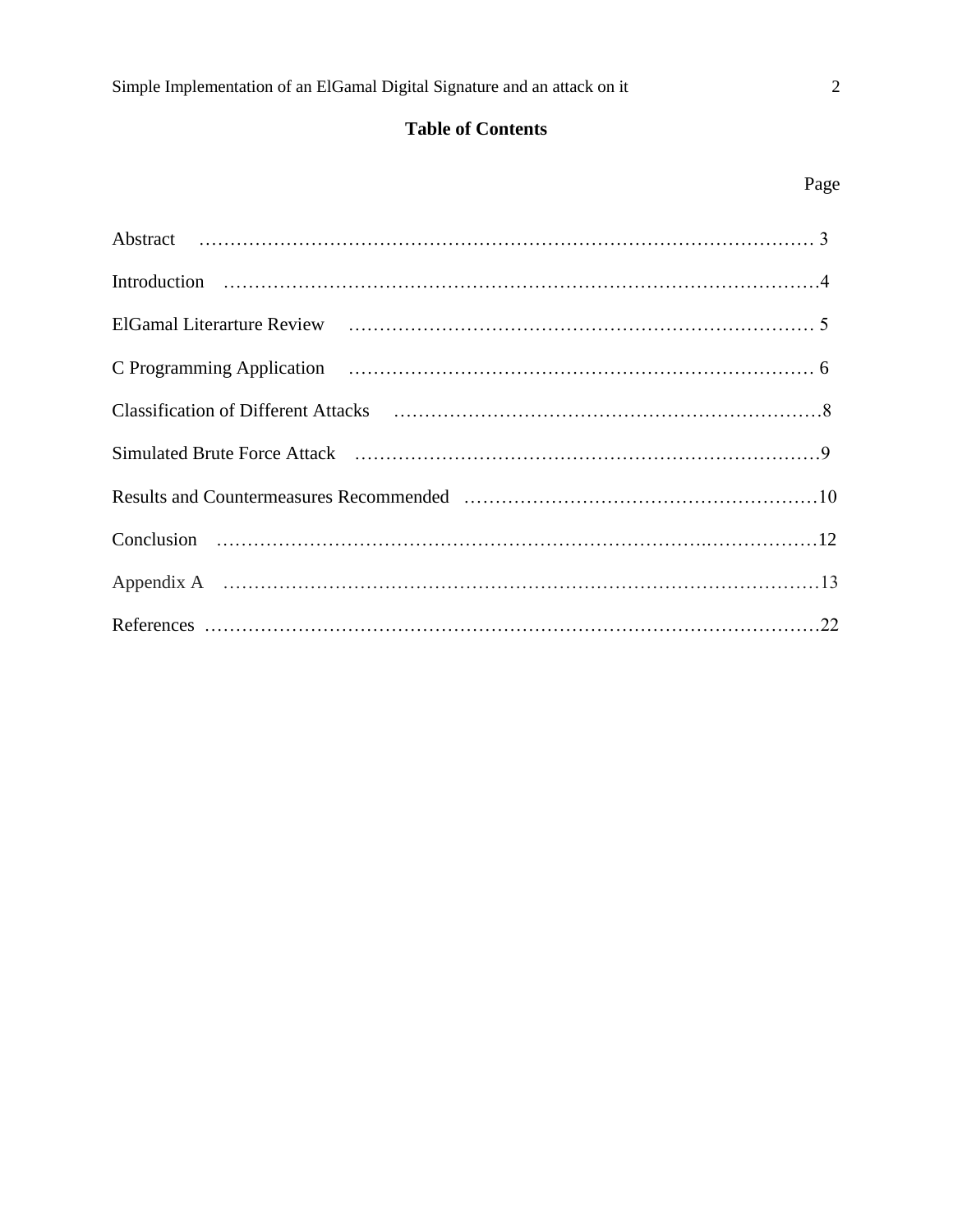## *Abstract*

*This study is an attempt to show a basic mathematical usage of the concepts behind digital signatures and to provide a simple approach and understanding to cracking basic digital signatures. The approach takes on simple C programming of the ElGamal digital signature to identify some limits that can be encountered and provide considerations for making more complex code. Additionally, there is a literature review of the ElGamal digital signature and the brute force attack.*

*The research component of this project provides a list of possible ways to crack the basic implementations and classifies the different approaches that could be taken to break the signature. One of those methods, brute force, is taken and applied to effectively break the math behind the digital signature model that was used. Analysis of the brute force attack is provided to show the trends with in the primitive roots. Countermeasures are then developed to show effectiveness and recommendations are included on how to develop the data more effectively.*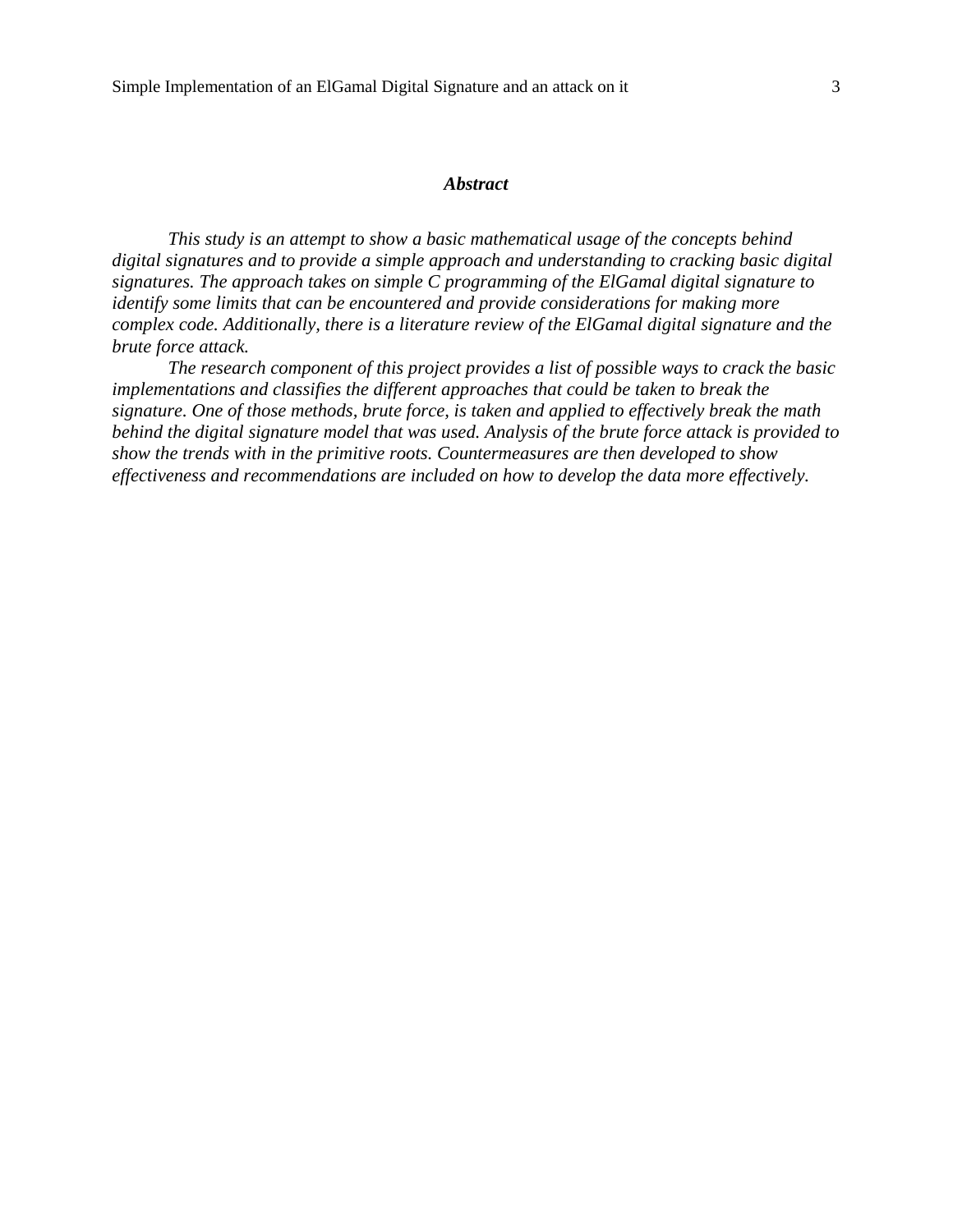#### **Introduction**

Digital signatures are verification methods used by providers and users who send traffic over the network. The initial goals of the project were to code up a digital signature so that its process could be observed and one of its vulnerabilities can be exploited. Going into this project, the process was to take the procedure used in the *Cryptography and Network Security: Principles*  and Practices 7<sup>th</sup> edition book to recreate the signature. The C language was used because this program was not dealing with an object-oriented focus. However, the calculations could be considered objects so it could also be coded in an object-oriented language. The main object that could have been created was the message but it was not planned to be used. Then the code was planned to have functions for each of the following: primitive roots, prime numbers, and major variable calculations like the first part of the signature. Most of the goals for this whole project were also to focus on how to program a lot of the calculations such as the inverses and the greatest common denominators. Moreover, there were planned verification methods for the calculations with the process explained in the book. Some of the other goals included getting a better understanding of how the keys are created for digital signatures and how they are distributed. Eventually, the objective moved to exploiting the ElGamal signature and implementing one approach to that.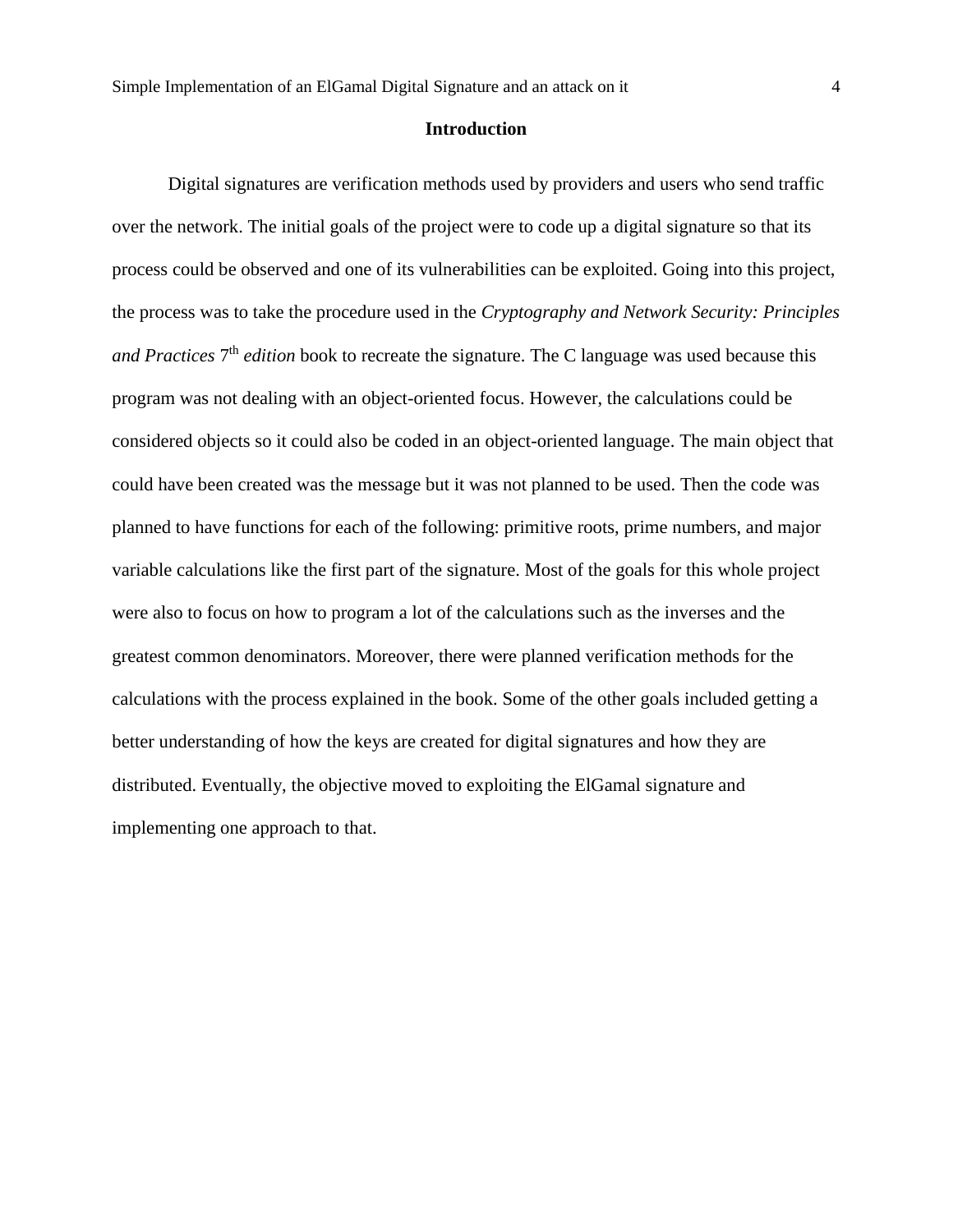#### **ElGamal Literature Review**

The ElGamal algorithm is a public key cryptographic algorithm that uses asymmetric key encryption. Similar to RSA, ElGamal is faster than RSA and uses a key exchange process that is similr to Diffie Hellmen (Boomija & Kasmir Raja, 2016). Over the years, ElGamal has been implemented in a variety of different situations such as key encryption, clouds, and even different combinations of other algorithms in order to improve them. The ElGamal's usage has transformed, "originally used for digital signature, but later was modified to be used for encryption and decryption" (Satvika Iswari, 2016). Additionally, because the ElGamal is publickey focused, it main downside is speed (Satvika Iswari, 2016). However, in perspective, if that is the only downside to an algorithm the guarantees security, it is not necessarily the most problematic. The idea of modifying other algorithms with ElGamal has been around for years and applied in several ways. For instance, using ElGamal to help create dynamic public keys and reliable transmission with the Kerberos protocol (Cui et al., 2014). There is no doubt, that the ElGamal algorithm provides some benefits within cryptography.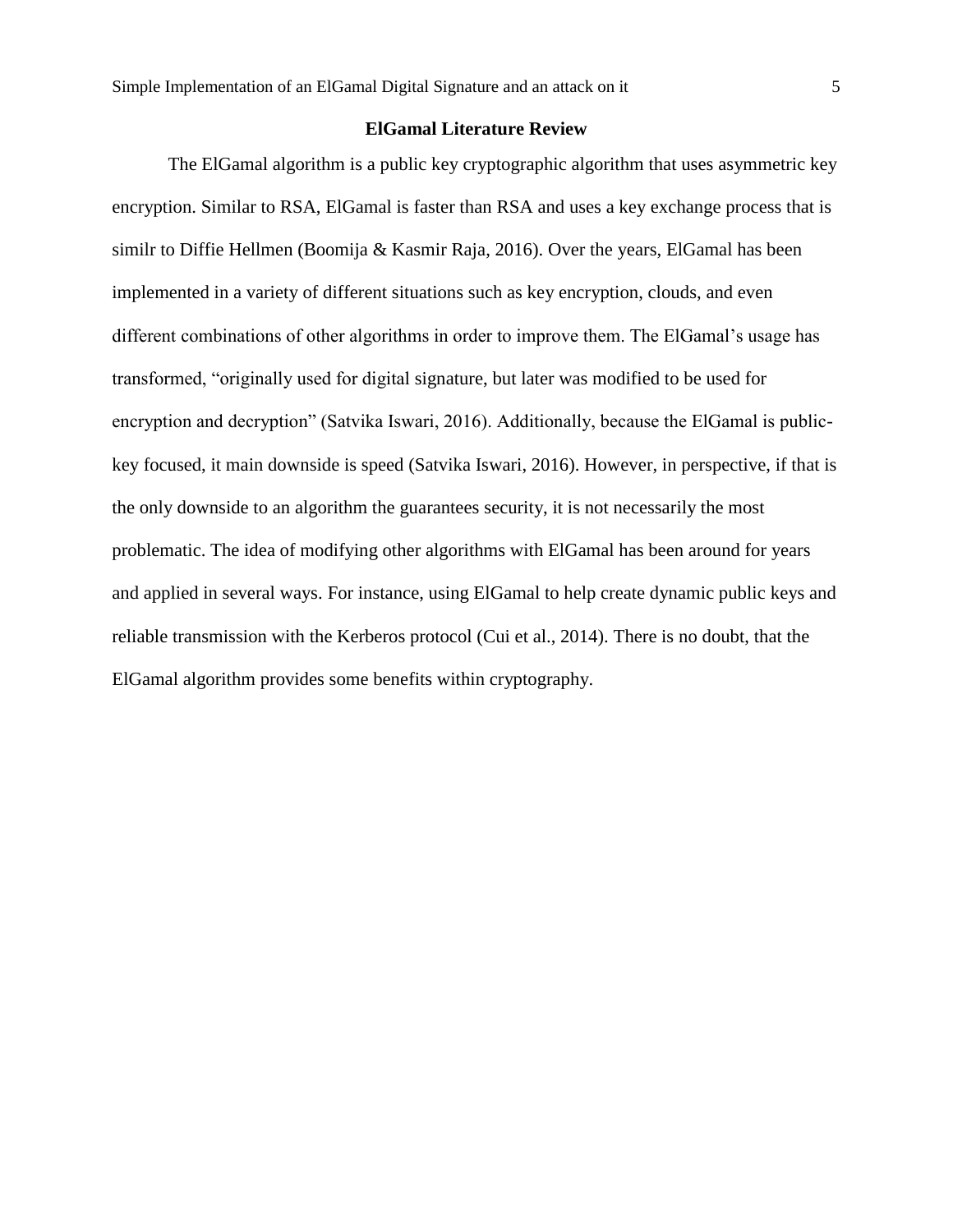#### **C Programming Application**

To program the ElGamal digital signature the code in Figure 1 of Appendix A was used. This followed the basic mathematical calculations presented in *Cryptography and Network*  Security: Principles and Practices 7<sup>th</sup> edition. At the start, the function that would check for the primitive roots would only work for up to number 17. However, this part was later improved by taking the modulation of each increasing exponential factor. This code would create the signature pair for one of the values as shown below in Figure 1 and Figure 2 but would depend on a person's ability to check each number.

```
Welcome to the ElGamal digital signature this works with primes up to 17
The global elements of this signature are a prime q
and p, which is the primitive root of q
Enter a prime number q: 19
This is in fact prime
Enter a primitive root of p: 10
Starting PrimeCombo 171
10^1 mod 19 is 10
10^2 mod 19 is 5
10^3 mod 19 is 12
10^4 mod 19 is 6
10^5 mod 19 is 3
10^6 mod 19 is 11
10^7 mod 19 is 15
10^8 mod 19 is 17
10^9 mod 19 is 18
10^10 mod 19 is 9
10^11 mod 19 is 14
10^12 mod 19 is 7
10^13 mod 19 is 13
10^14 mod 19 is 16
10^15 mod 19 is 8
10^16 mod 19 is 4
10^17 mod 19 is 2
10^18 mod 19 is 1
Did any value repeat? (y for yes or n for no) n
This is in fact a primitive root
Next User A generates a private/public key pair. First your random integer is generated
Would you like to enter a number greater than 1 but less than 18, y for yes or n for no: y
Enter your random integer: 16
```
**Figure 1: The ElGamal primitive check**

Since the goal of the code was to make the primitive checking process automatic, it was later improved as shown by code in Figure 2 in Appendix A. This simple code only selected a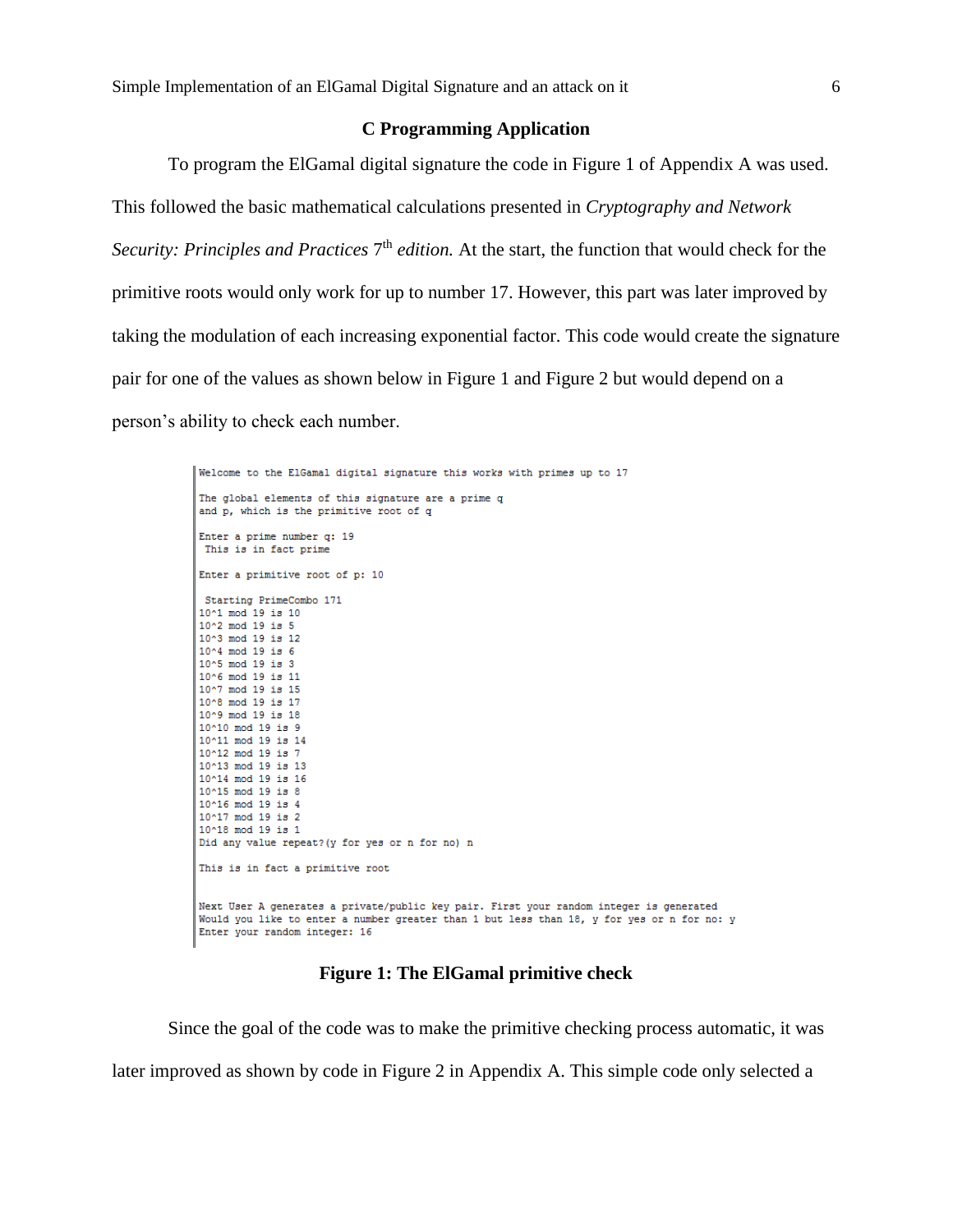random value for the versus using an actual hash to keep it simple for the calculation. However,

this could be taken and improved to include a well-known hash algorithm.

```
Next we computer Ya = p^XXa mod q
User A's Ya is 4
A's private key Xa is 16, A's public key is {q, p, Ya} {19,10,4}
Please enter your message: we try
Next we are gonna give the user Message M a hash value m.
Would you like to enter one? y/n: n
The hash value is 7
A then forms a digital signature as follows
 The a random integer K is generated 11
  Next we compute S1 = p^k mod q
  S1 is 14
  Next we compute K^{\wedge} - 1 \mod(q-1)K^{\wedge}-1 is 5 because 5*11 mod 18 = 1
  Next we compute S2 = K^{\wedge} - 1 (m-XaS1) mod (q-1)
  S2 is 13 because it is 5*(7 - 16*14) \mod (18)The signature consists of (S1, S2) which are 14, 13
Would you like to verify? y/n: y
To check first we calculate VI = p^m \mod qThen we calculate V2 = (Ya \textdegree S1 * 51 \textdegree S2) \text{ mod } qFinally, we check whether they equal each other
The signature is valid V1 15 == V2 15
```
#### **Figure 2: ElGamal digital signature**

Although coding up the signature is a good starting point, an attack can be implemented with separate code on separate systems. Another recommendation about this attack is that it is good practice to create a setup with different systems and hosts to practice different ways to perform an attack on the digital signature. It is also important to get permission from software products used if the attack is to be done legally and within the terms of the user agreements that were agreed upon with those products, but this depends on the type of attack performed.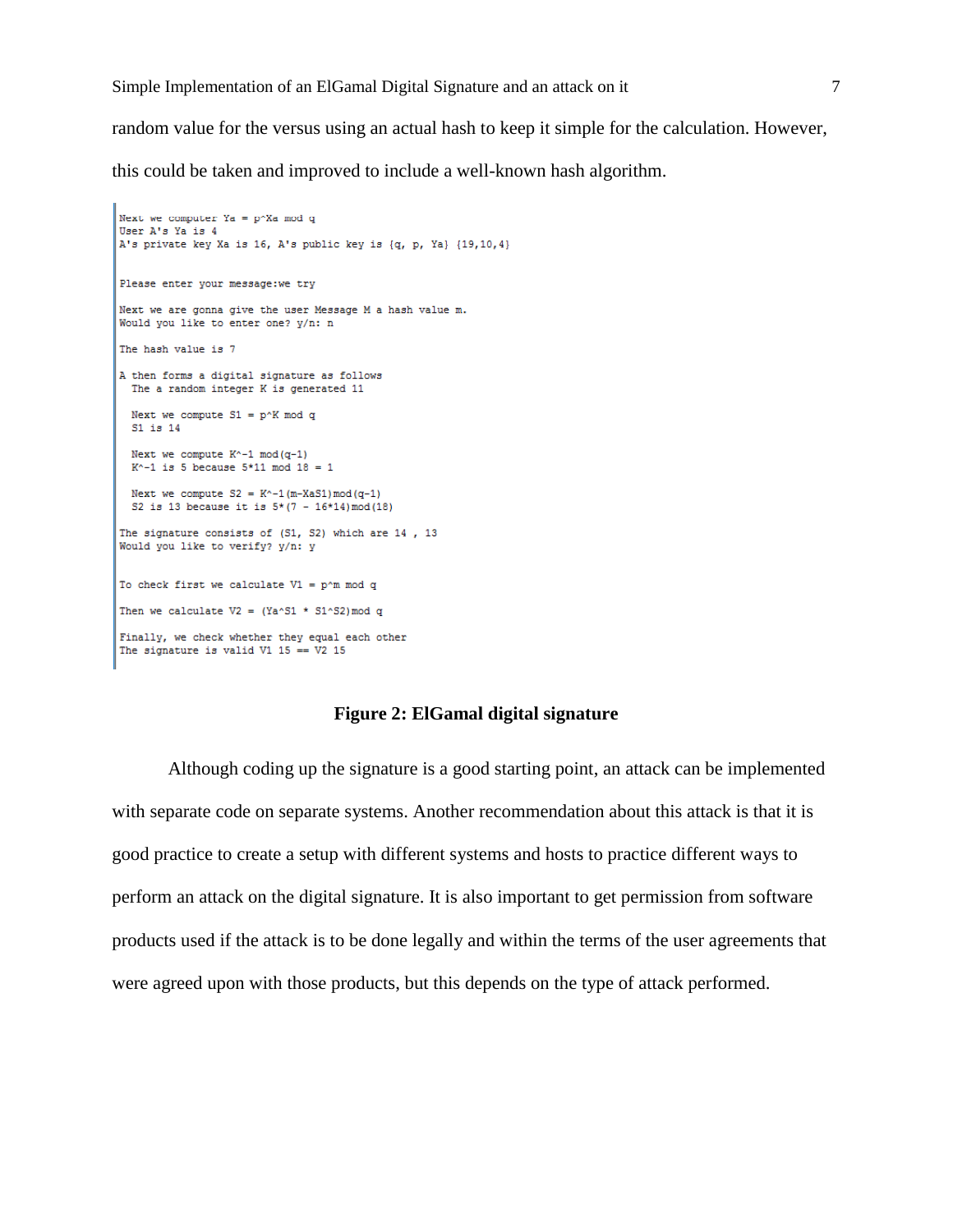| Type of attack         | What it is                             | How it would work                                                 |
|------------------------|----------------------------------------|-------------------------------------------------------------------|
| <b>Brute Force</b>     | Develop a program that test all the    | The message/file will have a                                      |
|                        | values that could be the key           | specific range that the key                                       |
|                        |                                        | can be in. This code would                                        |
|                        |                                        | mathematically test every                                         |
|                        |                                        | value possible                                                    |
| Exploit the rand()     | The code depends on a random           | The attacker can predict the                                      |
| function               | number generator, however it           | values that will be generated                                     |
|                        | could be said that the rand()          | based on part of the code and                                     |
|                        | function is not truly a "random"       | therefore be able to use those                                    |
|                        | number generator because the           | values to decrypt the whole                                       |
|                        | same random values are generated       | signature                                                         |
|                        | each time the program runs             |                                                                   |
| Hash cracking          | Breaking the hash used in the          | Creating a program that                                           |
|                        | signature would give access to the     | references the different hash                                     |
|                        | values for the signature               | online calculators so that the<br>hash that is transferred can be |
|                        |                                        | decrypted giving access to the                                    |
|                        |                                        | values                                                            |
| <b>Organized Crime</b> | Unsuccessful attempts at breaking      | In this case either bribery,                                      |
|                        | digital signature leads to             | burglary, or tactics like battery                                 |
|                        | unconventional tactics by the          | are used to get the necessary                                     |
|                        | intruder                               | information                                                       |
| Third Party Software   | In order to obtain the signatures      | This gives the $3rd$ party access                                 |
|                        | and their information, the             | to the signature allowing it to                                   |
|                        | agreement that the users signs         | further dissect its components                                    |
|                        | allows the $3rd$ party to transfer the |                                                                   |
|                        | signature to different locations in    |                                                                   |
|                        | the computer, network, or even         |                                                                   |
|                        | outside of the network                 |                                                                   |
| Manipulation of bits   | Either using physical or system        | This could allow false                                            |
| within the environment | means to changing the                  | information to be seen as                                         |
|                        | interpretation of data                 | correct furthermore accepting                                     |
|                        |                                        | a false signature                                                 |
| Classic man-in-the-    | Upon the transfer of the data with     | This could give the user of                                       |
| middle                 | the digital signature, a third device  | the third device to forge a                                       |
|                        | intercepts during the transfers and    | similar document onto which                                       |
|                        | obtain the information                 | a second signature is                                             |
|                        |                                        | maintained so in the process                                      |
|                        |                                        | the $3rd$ party is able to obtain                                 |
|                        |                                        | both digital signatures of the                                    |
|                        |                                        | communicating parties                                             |

## **Classification of Different Attacks**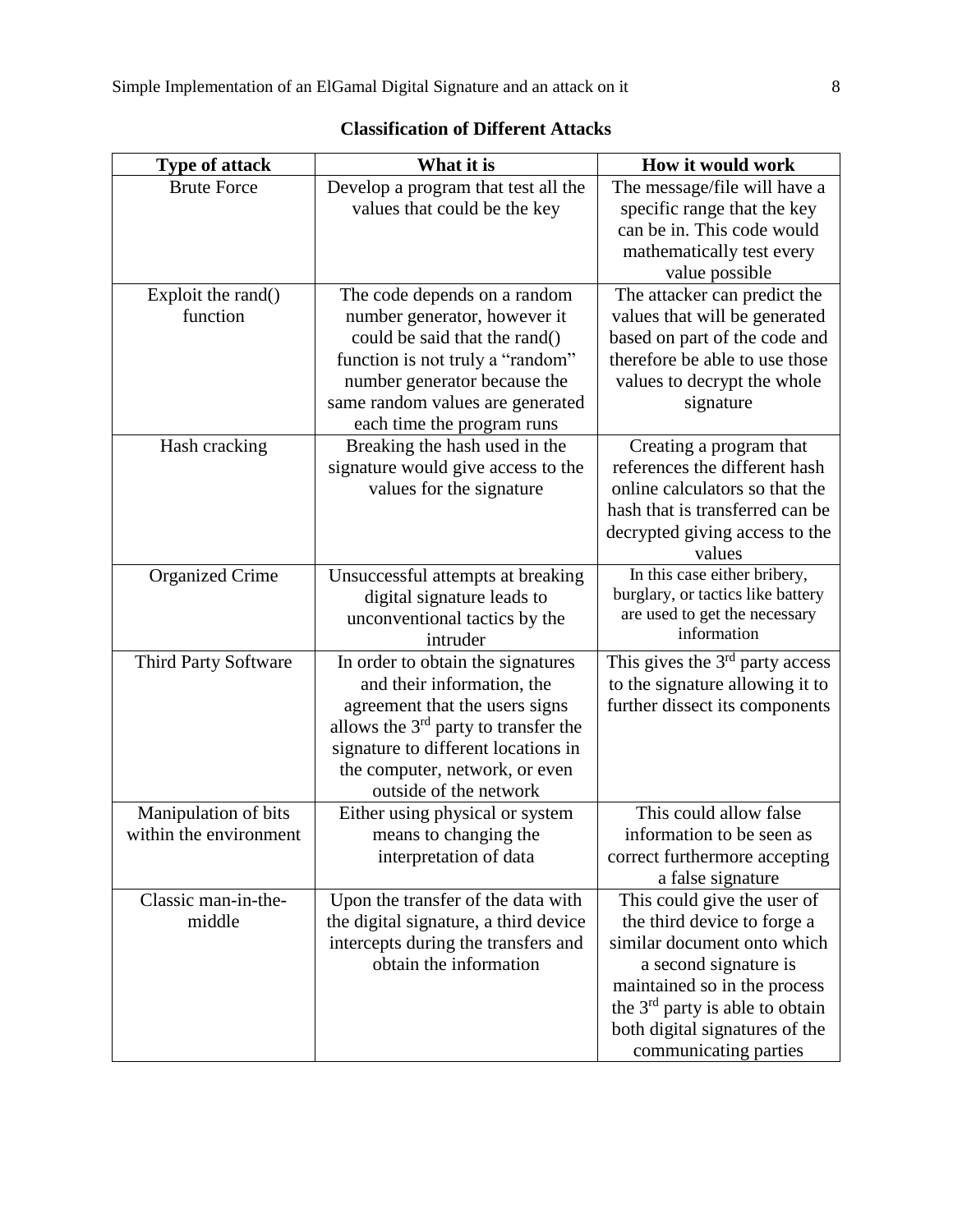#### **Simulated Brute Force Attack**

In order to simulate a brute force attack, initial conditions need to be reviewed. The first is that the main prime number used was public. In order to get all the primitive roots of that initial prime, code was written to check every number and check whether it is primitive. The code was executed on a Red Hat Enterprise Linux Server release 6.9 for Embry-Riddle Aeronautical University for Prescott using SSH Secure Shell. That code used to check if a prime is a primitive root can be found in Figure 2 of the Appendix. The one drawback is that the higher primes get, the longer it took to get primitive roots. When it started to take over 20 min to get each primitive roots, it seemed more appropriate for the project to find the first primitive root and in order to save time the PrimitiveRoot function in Wolfram Mathematica 10 was used to quickly calculate the first primitive roots of each prime.

To properly simulate the brute force attack, it is important to understand which part needed to be calculated in the ElGamal scheme that was used. User A has two key and the attacker would have access to the public key which includes the main prime, the primitive root, and the integer Y which would be calculated using the private key X with, " $Y_A = \alpha^X A \mod q$ ," where q is the prime number and  $\alpha$  is the primitive root (Stallings, 2017). To forge/break the signature, the attacker would need to find X and in order to do that the attacker would need to find it using the Y. To generate the Ys the RANDBETWEEN() function in excel was used to get 100 random Y integers between 2 and below each of 74 prime numbers selected. Then using code in Figure 3, the time was recorded for how long it took for each of the calculations to solve for X. It is important to solve for X because X is need to get the values for the second part of the signature which can't be calculated without it.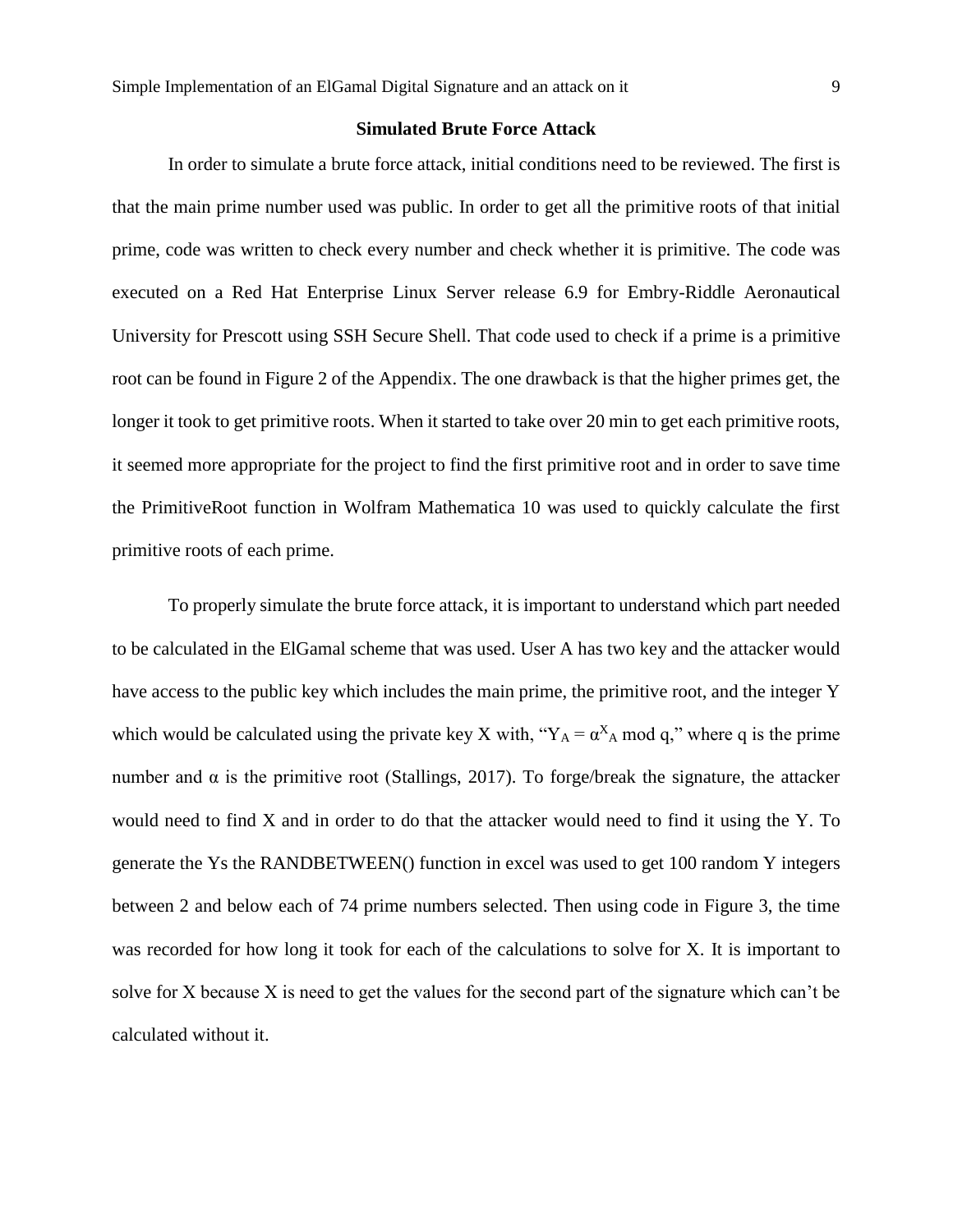#### **Results and Countermeasures Recommended**

The data gathered on how long it took to get each X showed a clear exponential increase of time with the slope equation of  $y = 2E-09x^2 + 0.0003x$  where x is the prime used and y is the average time, this is shown by the graph below. So this says that increasing the size of the primitive root delays the time that it takes to solve for it using a basic brute force code. Therefore, it is recommended that the main public primitive number that is used is high.



Graph 1: Average Time it Took to Find X for each of the randomly selected primes

Although increasing the prime number will increase the time it takes to solve for the X, the resulting times for this experiment do not reflect the exact time it might take for a different server, computing engine, or super computer to solve for the primes that were used here because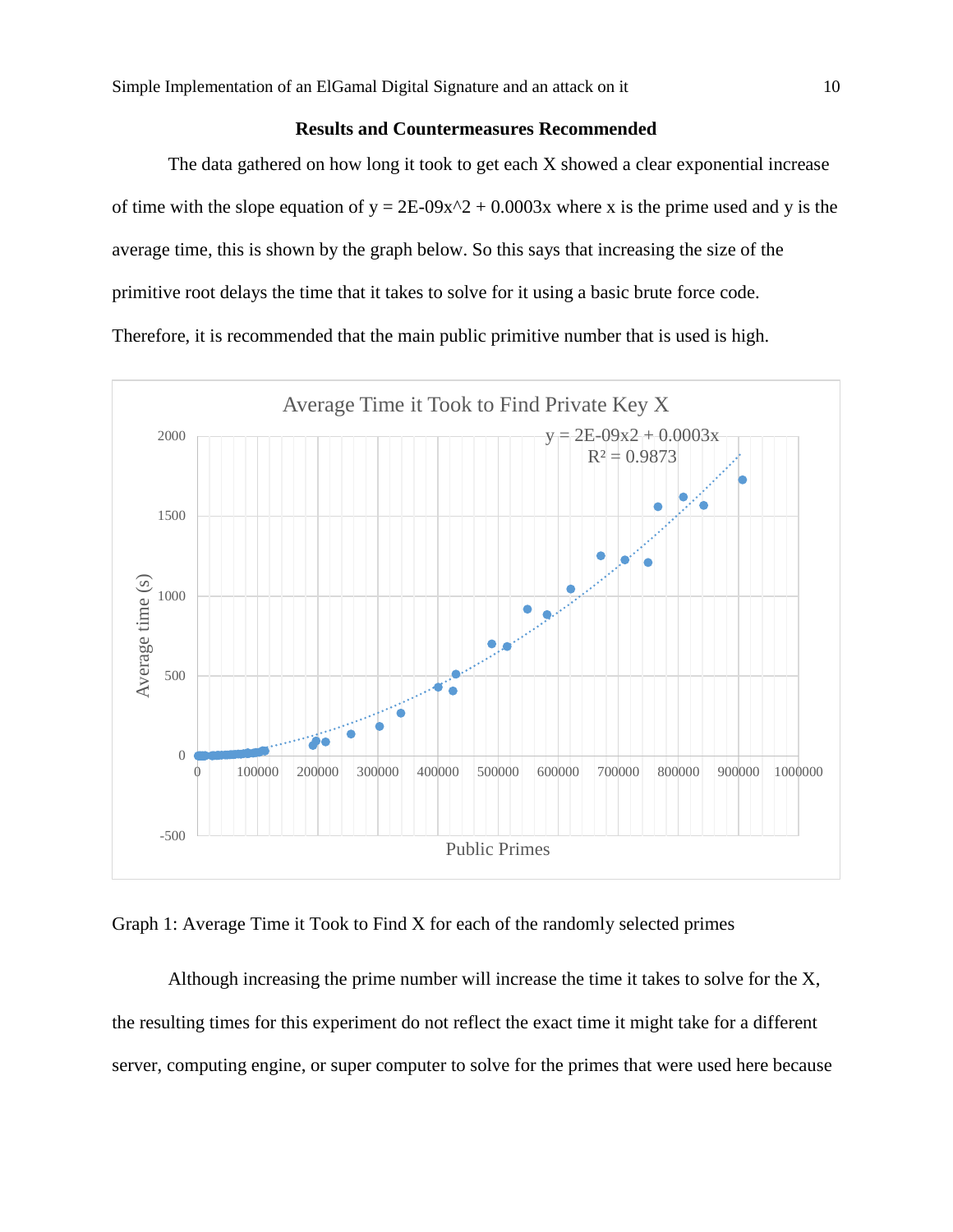Simple Implementation of an ElGamal Digital Signature and an attack on it 11 it might take them faster to calculate these numbers. For instance, Mathematica 10 might calculate for X in 10 seconds versus the code used here that took 330 seconds.

Additionally, there is a higher usage of initial primitive roots being integers under 6 as shown in Graph 2 below. This means that increasing the primitive root to a high number will also help delay the attack because it will be less predictable.



Graph 2: Total number of primitive roots used in each range

Although the primitive root was considered public in this case and there is code to solve for it, it is recommended that the primitive root that is used is not the first primitive root for that prime because not only are there more publicly available resources to help find the first primitive root for a prime but also this would delay the attack even more.

Some other ways to protect the data include encrypting the document with a secure algorithm which would make it difficult to read when it is being transferred across the network. Additionally, taking a hash of the file that requires the signature will help see if it has been tampered with.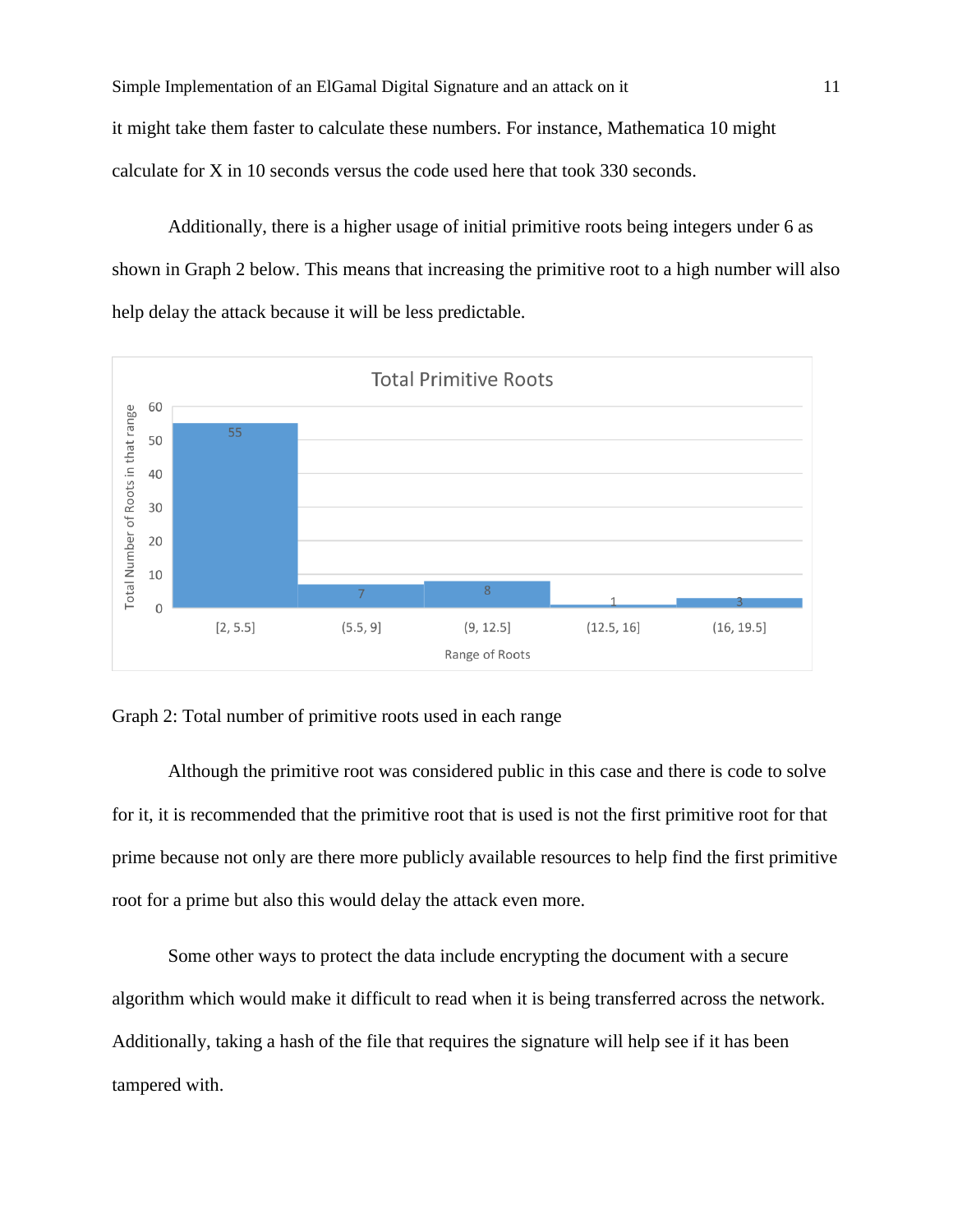#### **Conclusion**

The ElGamal algorithm is not the securest algorithm out there because there exist far more complex algorithms that may not have been commercialized. Based on the experiment that was done, for faster data collection, it may be wise, depending on the experiment, to invest in a server from well-known companies because then several process can be run without interruption of other processes. For instance, because the server that was used to collect the data was a public server that was available for the students at ERAU Prescott to use, the processes that were used were competing with the processes that were created by other students so it took much longer to collect the data. Additionally, the larger that the primitive number, the longer it also took to find the private key X. Moreover, because no algorithm is truly secure (especially because of the development of super computers), it is recommended that when the ElGamal algorithm is used for the digital signature the primitive number should be high and the primitive root chosen is not within the first five integers to delay a brute force attack.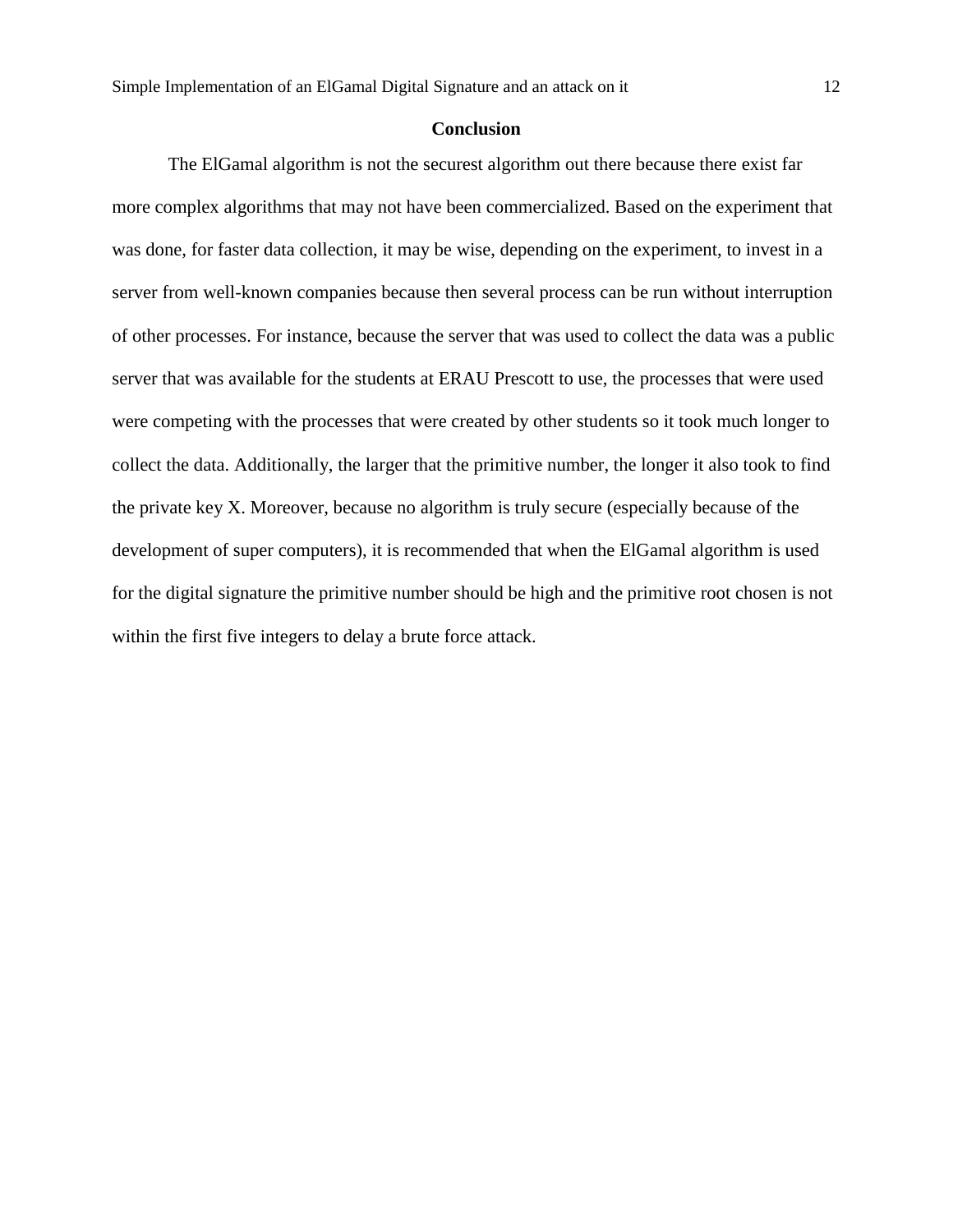#### **Appendix A**

#### **1. elgamal.c**

#include<stdio.h>

#include<stdlib.h>

#include<string.h>

int checkIfPrime (int newPrime);

int checkRoot (int newPrime, int newRoot);

int computeYa (int newRoot, int newXa, int newPrime);

int computeInverseK (int userK, int newPrime);

int computeS2 (int inverseK, int userHash, int userXa, int userS1, int newPrime);

```
int computeV2 (int Ya, int S1, int S2, int newPrime);
```
#### int main ()

```
{
 int p = 0, q = 0, randXa = 0, UserAYa = 0, userS1 = 0, userS2 = 0;
  int primeCheck = 0, primitiveCheck = 0, userInt = 0;
 int hashValue = -1, randK = 0, inverseK = 0;
  char userChoice;
  char userMessage[256];
  int gcd;
 int V1 = 0, V2 = 0;
```
 printf ("Welcome to the ElGamal digital signature this works with primes up to 17\n\nThe global elements of this signature are a prime q\nand p, which is the primitive root of q\n");

```
 while (primeCheck == 0)
 {
   printf ("\nEnter a prime number q: ");
   scanf ("%d", &q);
   primeCheck = checkIfPrime (q);
  if (primeCheck == 1) printf (" This is in fact prime\n");
   else
    {
     printf (" Whoops, not prime\n");
     primeCheck = 0;
    }
  }
```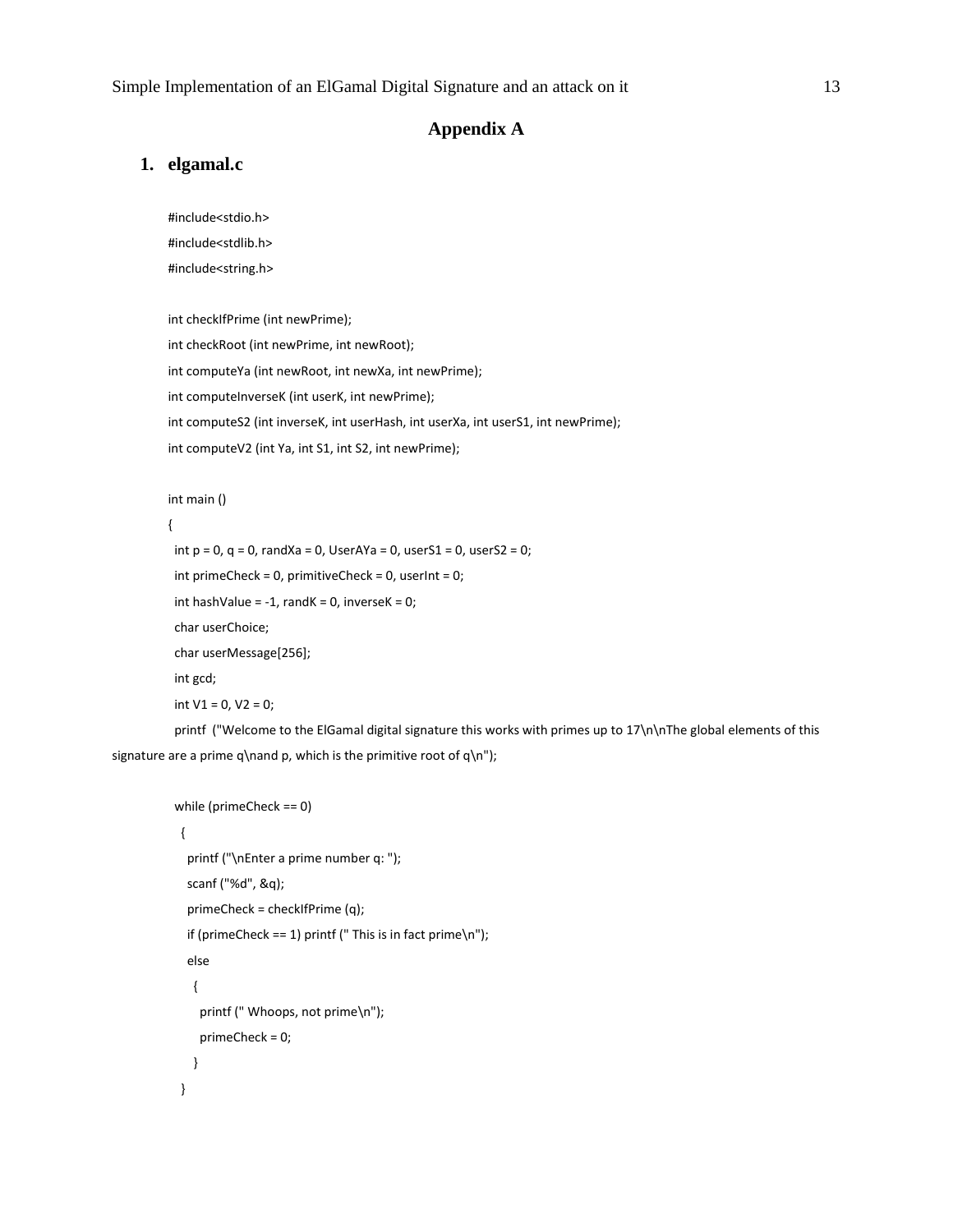```
 while (primitiveCheck == 0)
 {
   printf ("\nEnter a primitive root of p: ");
   scanf ("%d", &p);
   primitiveCheck = checkRoot (q, p);
   if (primitiveCheck == 1) printf ("\nThis is in fact a primitive root\n");
   else
    {
     printf ("\nWhoops, not a primitive root\n");
     primeCheck = 0;
    }
 }
```
printf ("\n\nNext User A generates a private/public key pair. First your random integer is generated"); printf ("\nWould you like to enter a number greater than 1 but less than %d, y for yes or n for no: ", q - 1); scanf (" %c", &userChoice);

```
 if (userChoice == 'n')
 {
   while ((randXa <= 1) || (randXa >= q - 1))
    {
    randXa = rand();
    }
 }
 else
 {
   while (randXa == 0)
    {
     printf ("Enter your random integer: ");
     scanf ("%d", &randXa);
     if ((randXa <= 1) || (randXa >= q - 1))
     randXa = 0;
    }
 }
printf ("\n\nNext we computer Ya = p^Xa mod q");
```

```
 UserAYa = computeYa (p, randXa, q);
```

```
 printf ("\nUser A's Ya is %d", UserAYa);
```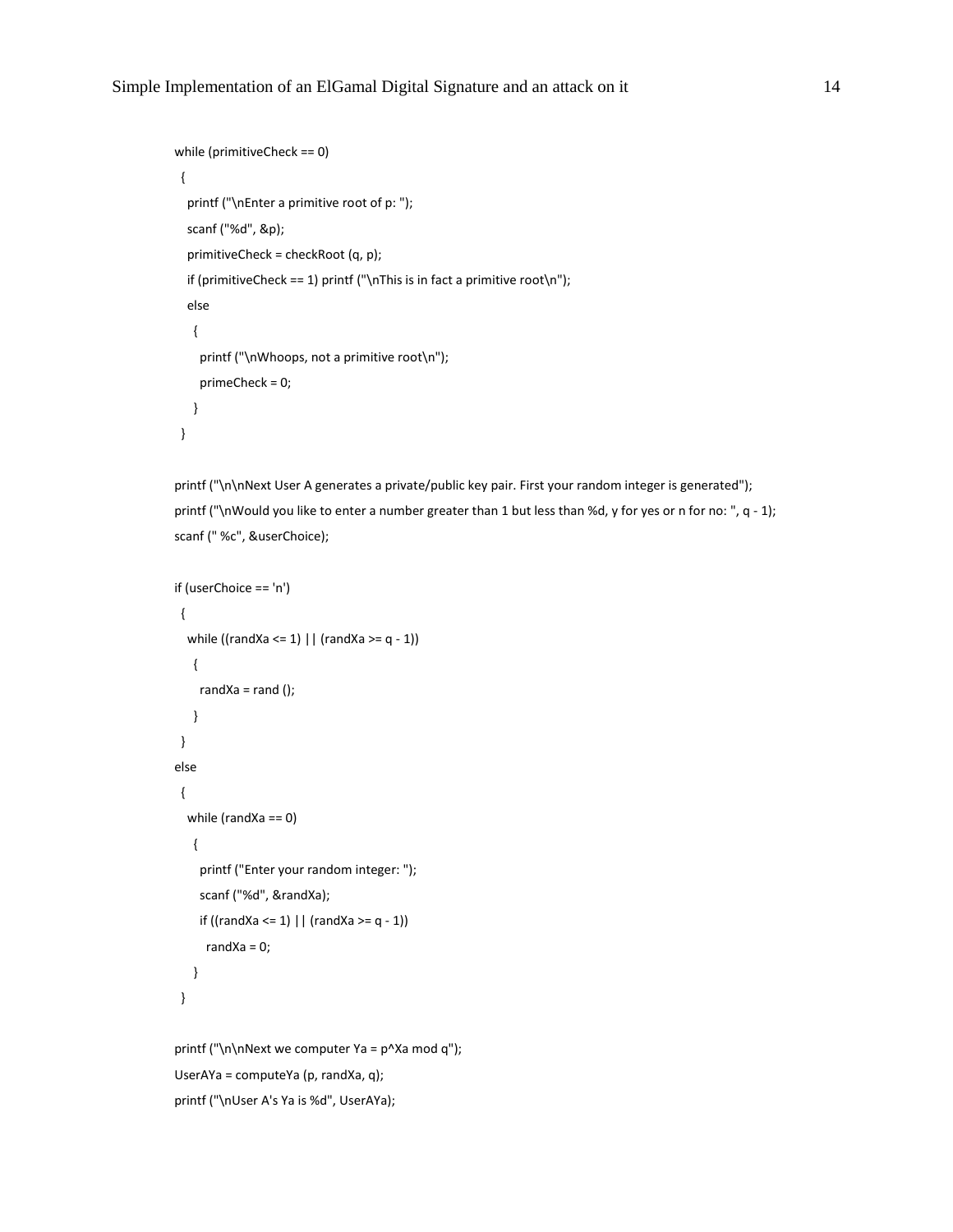printf ("\nA's private key Xa is %d, A's public key is {q, p, Ya} {%d,%d,%d}\n", randXa, q, p, UserAYa);

```
while (getchar () != '\n'); //Clears the buffer
 printf ("\n\nPlease enter your message:");
 scanf ("%[^\n]", userMessage);
```

```
printf ("\nNext we are gonna give the user Message M a hash value m.");
 printf ("\nWould you like to enter one? y/n: ");
 scanf (" %c", &userChoice);
```

```
 if (userChoice == 'n')
 {
   while ((hashValue < 0) || (hashValue > q - 1))
    {
     hashValue = rand ();
    }
 }
 else
 {
   while (hashValue == -1)
    {
     printf ("Enter your hash value: ");
     scanf ("%d", &hashValue);
    if ((hashValue < 0) || (hashValue > q - 1)) hashValue = -1;
    }
 }
 printf ("\nThe hash value is %d", hashValue);
printf ("\n\nA then forms a digital signature as follows");
```

```
while (randK < 1)
 {
  while ((randK < 1) | (randK > q - 1))
    {
    randK =rand();
    }
  for (int i = 1; i \le randK && i \le (q - 1); i++)
    {
    if ((randK % i == 0) && ((q - 1) % i == 0))
```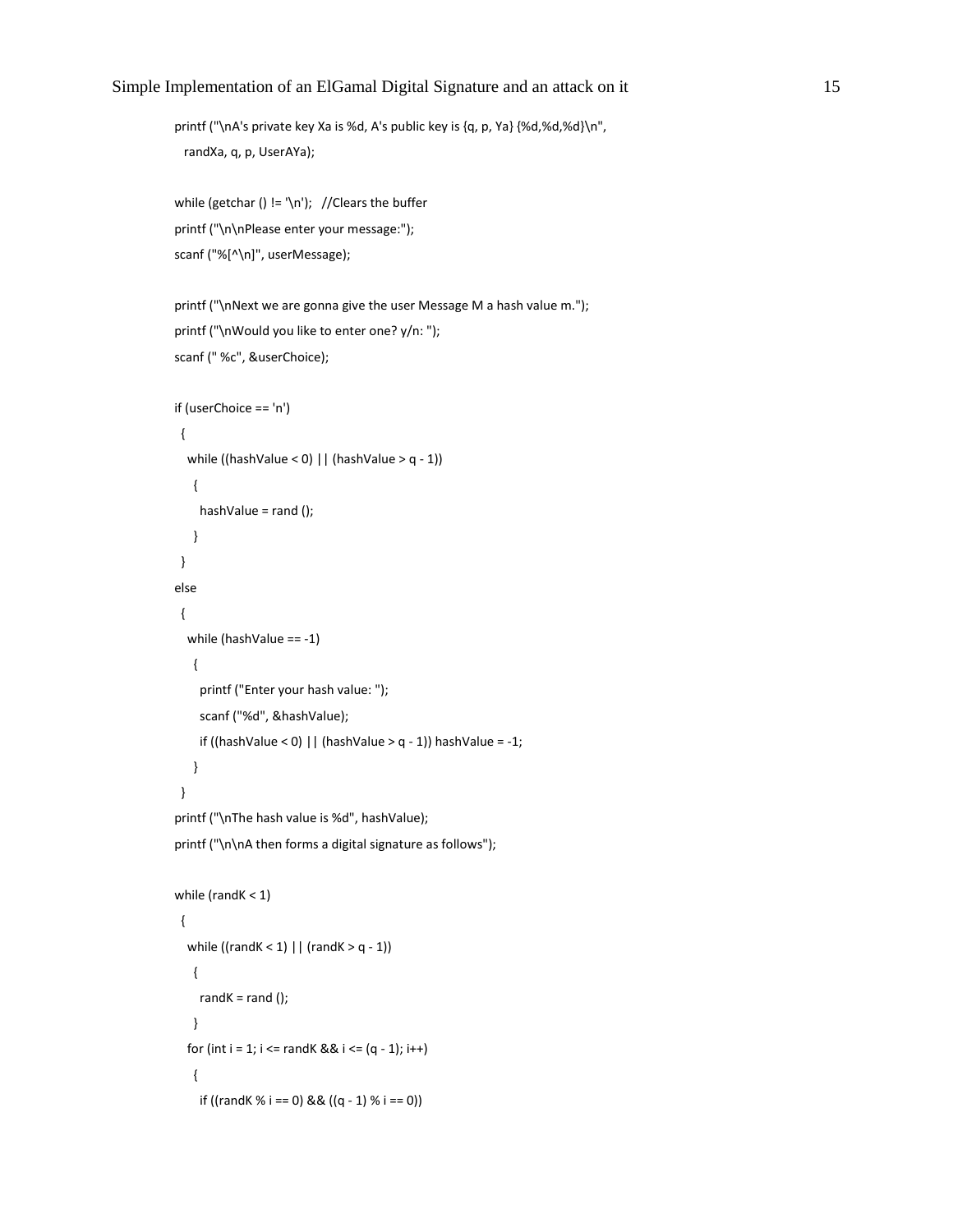```
gcd = i; }
   if (gcd != 1)randK = 0;
  }
 printf ("\n The a random integer K is generated %d\n", randK);
 printf ("\n Next we compute S1 = p^k mod q\n");
  userS1 = computeYa (p, randK, q);
 printf (" S1 is %d\n", userS1);
 printf ("\n Next we compute K^-1 mod(q-1)");
  inverseK = computeInverseK (randK, q);
  printf ("\n K^-1 is %d because %d*%d mod %d = 1", inverseK, inverseK,
      randK, q - 1);
 printf ("\n\alpha) Next we compute S2 = K^-1(m-XaS1)mod(q-1)");
  userS2 = computeS2 (inverseK, hashValue, randXa, userS1, q);
  printf ("\n S2 is %d because it is %d*(%d - %d*%d)mod(%d) ", userS2,
      inverseK, hashValue, randXa, userS1, q - 1);
 printf ("\n\nThe signature consists of (S1, S2) which are %d, %d", userS1,
      userS2);
//Verification
  printf ("\nWould you like to verify? y/n: ");
  scanf (" %c", &userChoice);
  if (userChoice == 'y')
   {
   printf ("\n\nTo check first we calculate V1 = p^m mod q");
    V1 = computeYa (p, hashValue, q);
   printf ("\n\nThen we calculate V2 = (Ya \cdot S1 * S1 \cdot S2) \mod q");
    V2 = computeV2 (UserAYa, userS1, userS2, q);
   printf ("\n\nFinally, we check whether they equal each other");
   if (V1 == V2) printf ("\nThe signature is valid V1 %d == V2 %d\n\n", V1, V2);
   else printf ("\nSignature is invalid V1 %d != V2 %d\n\n", V1, V2);
```
}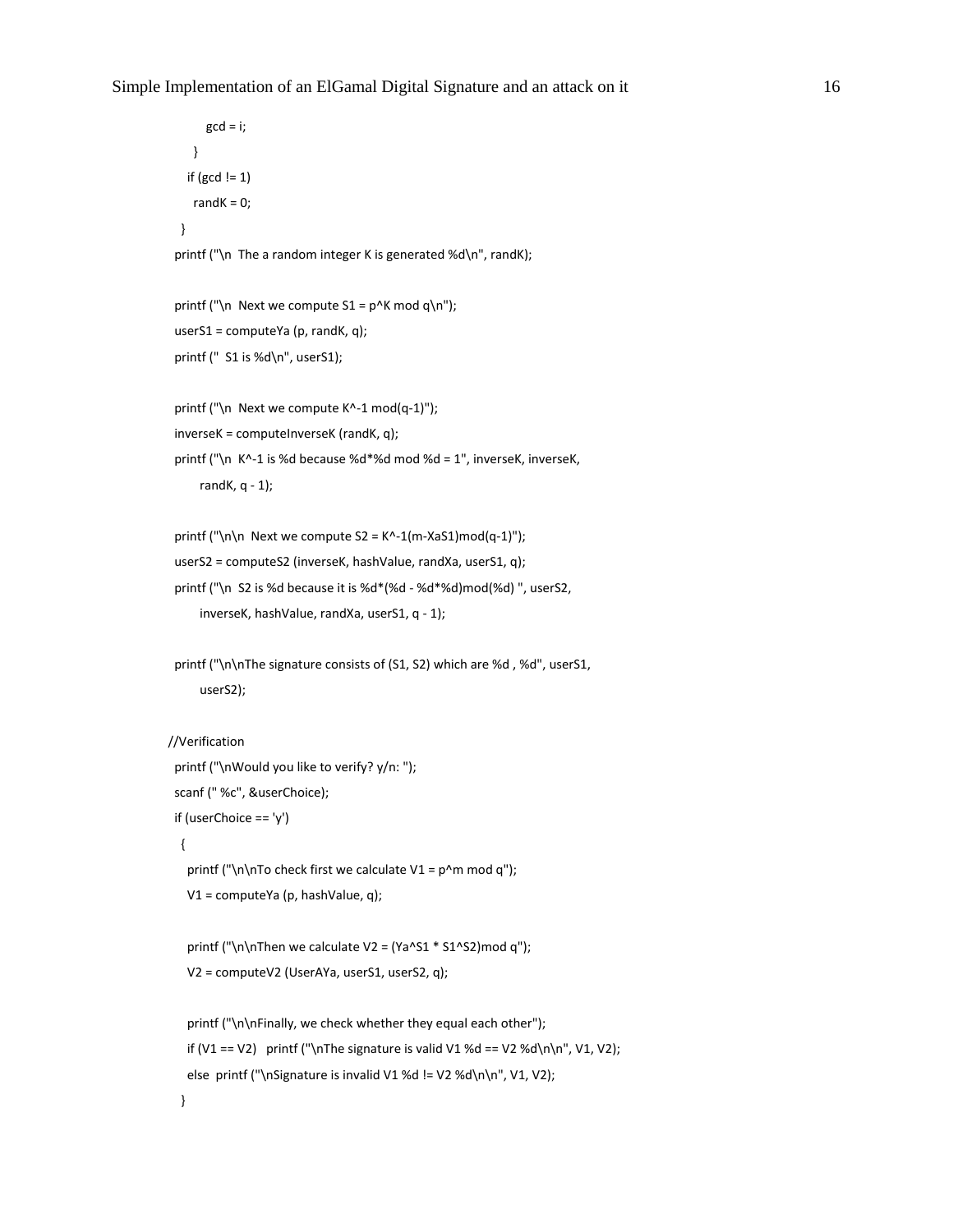```
 return 0;
}
int computeV2 (int Ya, int S1, int S2, int newPrime)
{
 int newV2 = 0;
  long long int exYa = 1, exS1 = 1;
  while (S2 != 0)
   {
    exS1 *= S1;
    --S2;
   }
  while (S1 != 0)
   {
    exYa *= Ya;
    --S1;
   }
  exYa = exYa % newPrime;
  exS1 = exS1 % newPrime;
  newV2 = exYa * exS1;
  newV2 = newV2 % newPrime;
  return newV2;
}
int computeS2 (int inverseK, int userHash, int userXa, int userS1, int newPrime)
{
 int newS2 = 0;
  newS2 = inverseK * (userHash - (userXa * userS1));
  newS2 = newS2 % (newPrime - 1);
  if (newS2 < 0)
   newS2 = newS2 + (newPrime - 1);
  return newS2;
}
int computeInverseK (int userK, int newPrime)
{
  int inverseK = 0;
```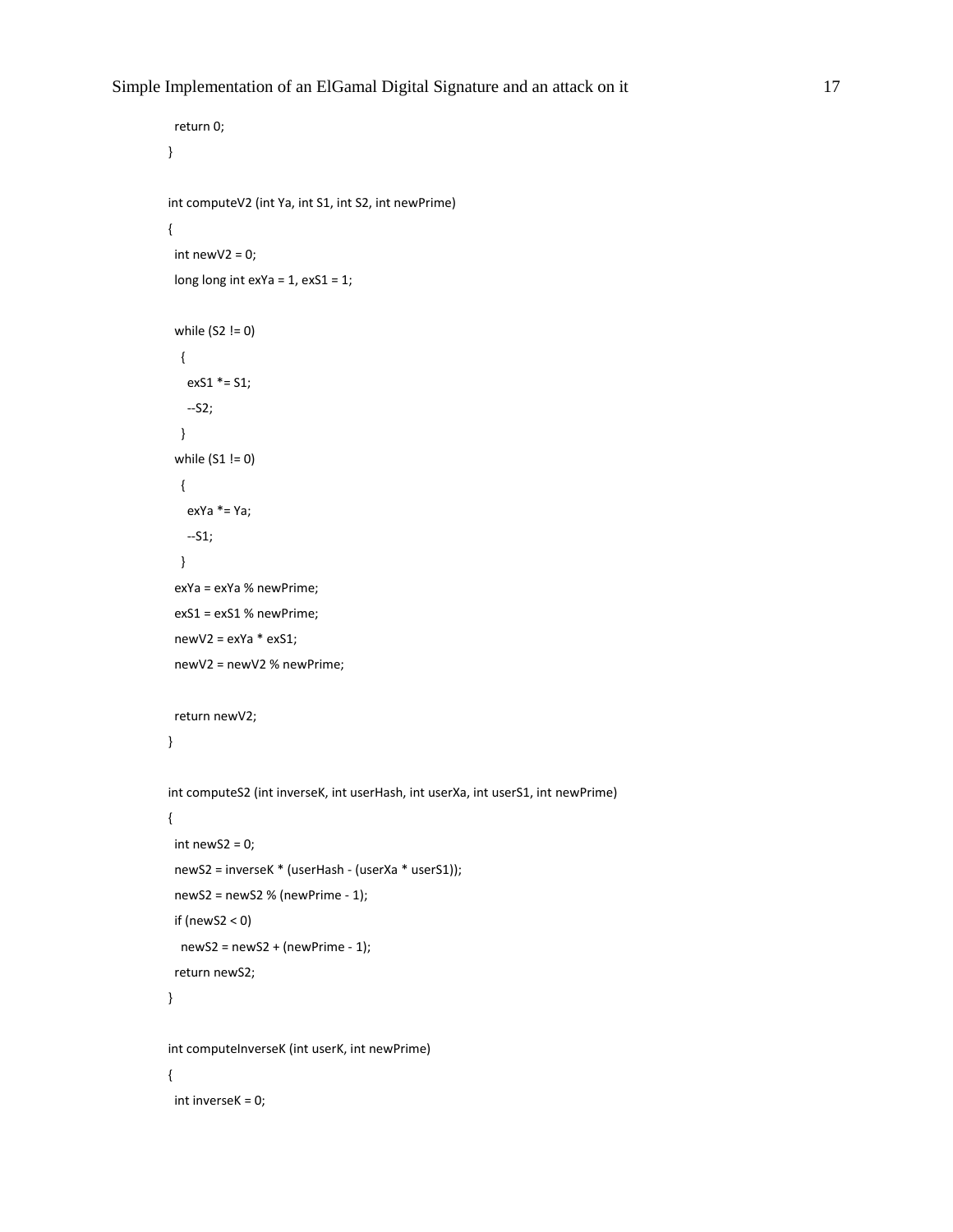```
 int testValue, posValue = 1;
  while (inverseK == 0)
   {
    testValue = (posValue * userK) % (newPrime - 1);
    if (testValue == 1)
     {
      inverseK = posValue;
     }
    else
     {
      posValue++;
     }
   }
  return inverseK;
}
int computeYa (int newRoot, int newXa, int newPrime)
{
  long long int newYa = 1;
 while (newXa != 0)
   {
    newYa *= newRoot;
    --newXa;
   }
  newYa = newYa % newPrime;
  return (int) newYa;
}
// Checks if number is prime
int checkIfPrime (int newPrime)
{
  if (newPrime <= 1)
   return 0;
  if (newPrime > 2)
   for (int factor = 2; factor < newPrime; factor++)
```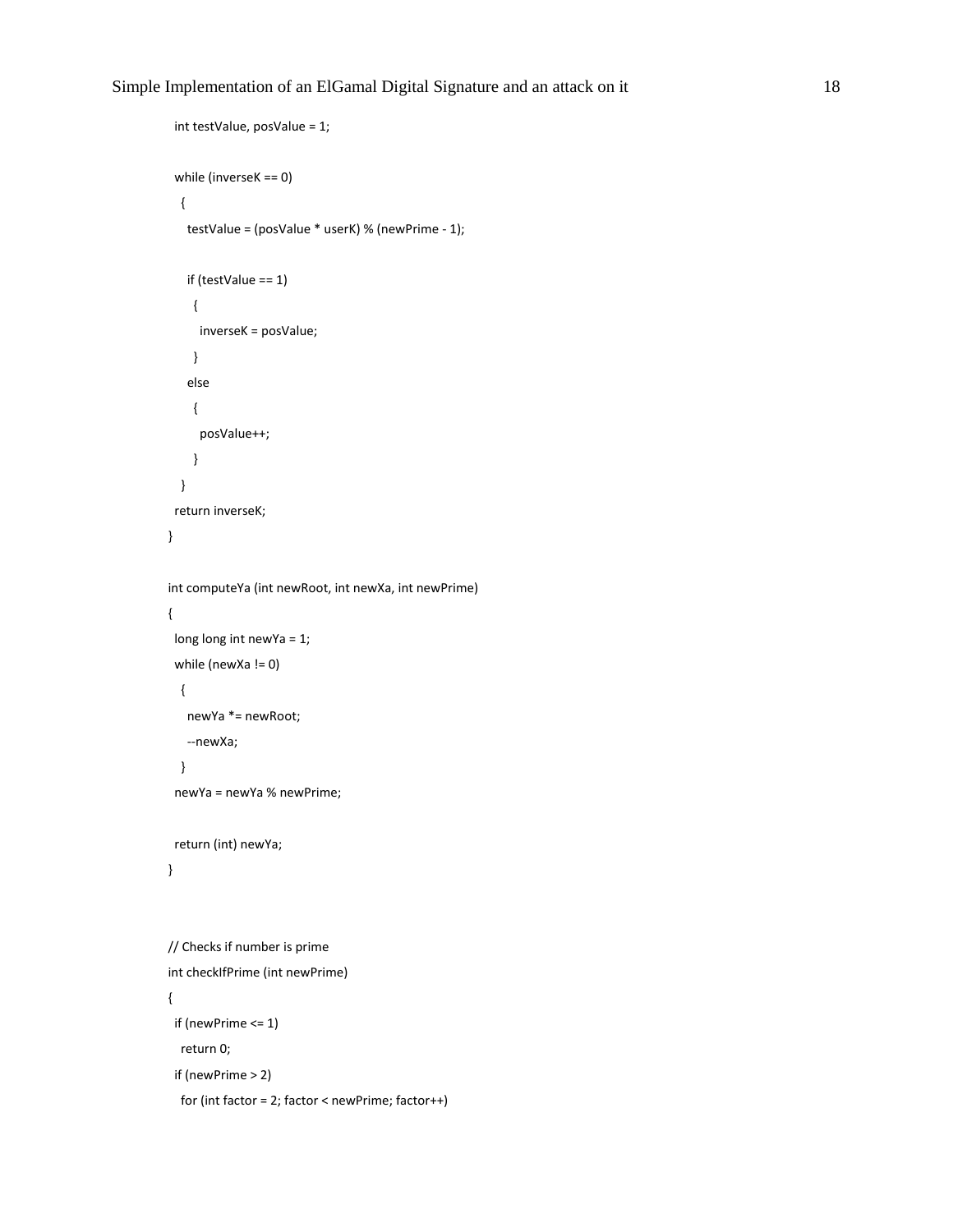```
 {
     if (newPrime % factor == 0)
      return 0;
    }
  return 1;
}
int checkRoot (int newPrime, int newRoot)
{
  long long int primeCombo = 0, modCheck = 1;
  int power;
  char result;
  if (newRoot >= newPrime) return 0;
for (int factor = 1; factor < newPrime; factor++) primeCombo = primeCombo + factor;
  printf ("\n Starting PrimeCombo %d", primeCombo);
  for (int exponent = 1; exponent < newPrime; exponent++)
   {power = exponent;
    while (power != 0){modCheck *= (long long int) newRoot; --power;}
    modCheck = modCheck % (long long int) newPrime;
    printf ("\n%d^%d mod %d is %lli", newRoot, exponent, newPrime, modCheck);
   modCheck = 1; printf ("\nDid any value repeat?(y for yes or n for no) ");
```

```
 scanf (" %c", &result);
```

```
if (result == 'y') return 0;
 else
 return 1;
```

```
}
```
### **2. Checks if Primitive Root**

```
int checkRoot (int newPrime, int newRoot)
{
  int power;
  int totalNumbers[newPrime-1];
```

```
 if (newRoot >= newPrime)
  return 0;
```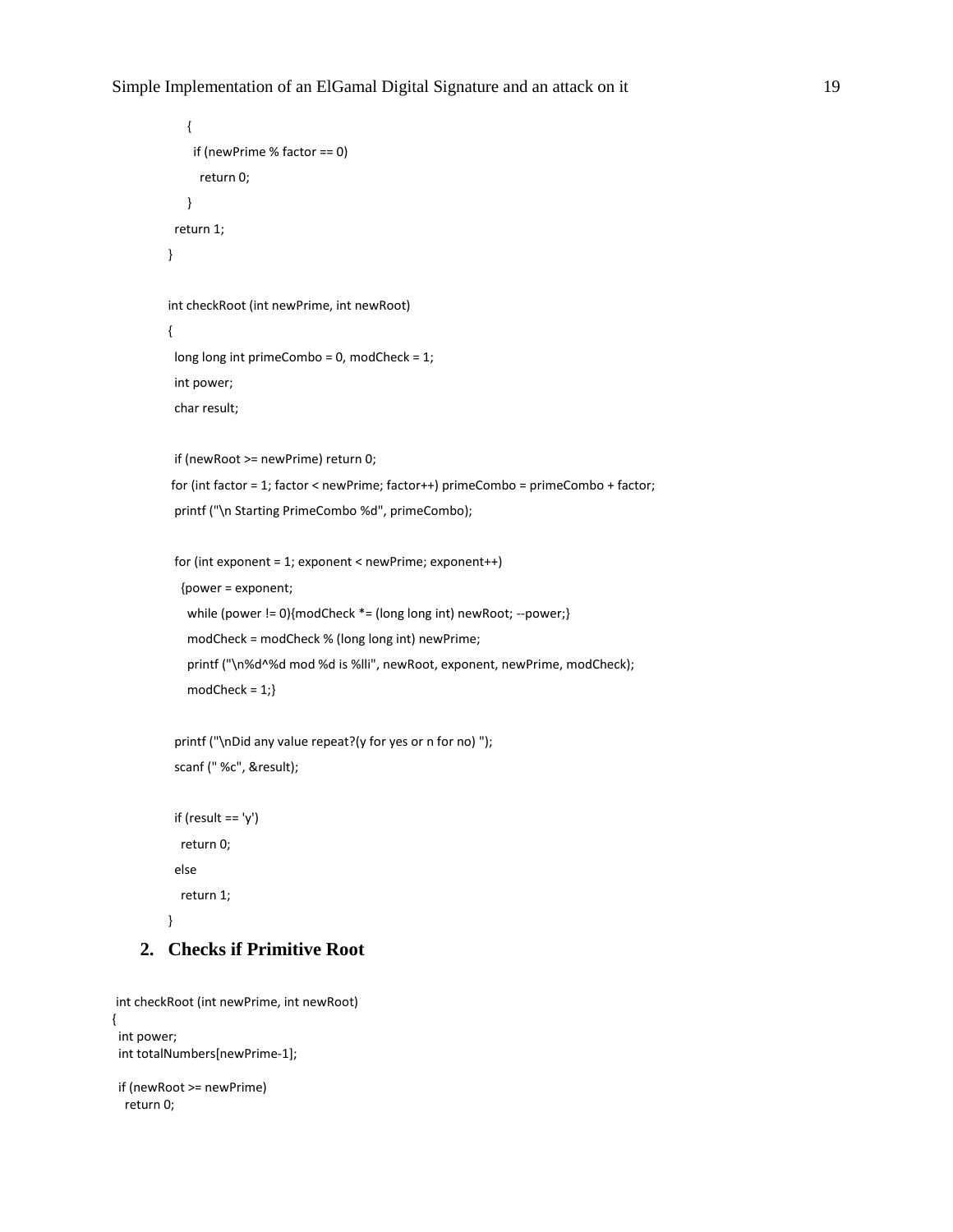```
for(int loop = 1; loop < newPrime; loop++)
     {
     power = 1;
         for(int repeats = 1; repeats <= loop; repeats++)
         {
         power *= newRoot;
         power %= newPrime;
 }
     totalNumbers[loop-1] = power;
     }
// Checks for duplicates
for (int duplicate = 0; duplicate < newPrime - 1; duplicate ++)
{
```

```
for (int check = duplicate + 1; check < newPrime - 1; check + +)
{
     if (totalNumbers[duplicate] == totalNumbers[check])
        return 0; // Ends if duplicate found
   }
}
```

```
 return newRoot; // Returns if it is a Primitive Root
}
```
#### **3. Brute force for data collection**

```
#include<stdio.h>
#include<stdlib.h>
#include<string.h>
#include<time.h>
```
int computeYa (int newRoot, int newXa, int prime);

```
int main ()
{
  int compute;
  time_t start, end;
  double dif;
```

```
 int hundredPrimes[100] = 
int hundredRoots[100] ;
```

```
int foundXi[100];
```
printf ("\nWelcome to part of Brute force operation where you find Xi and see how long it takes to find that.\n");

```
time(&start);
for(int value = 50; value < 100; value++){ printf("\n For %d :", value);
         time(&start);
         for(int check = 2; check < 100000000; check++)
         {
                  //if(check % 50000 == 0) 
                  //printf("\nChecking %d", check);
                  compute = computeYa(hundredRoots[75], check, hundredPrimes[75]);
                  if(RandPublicKeys[value] == (compute))
                  {
```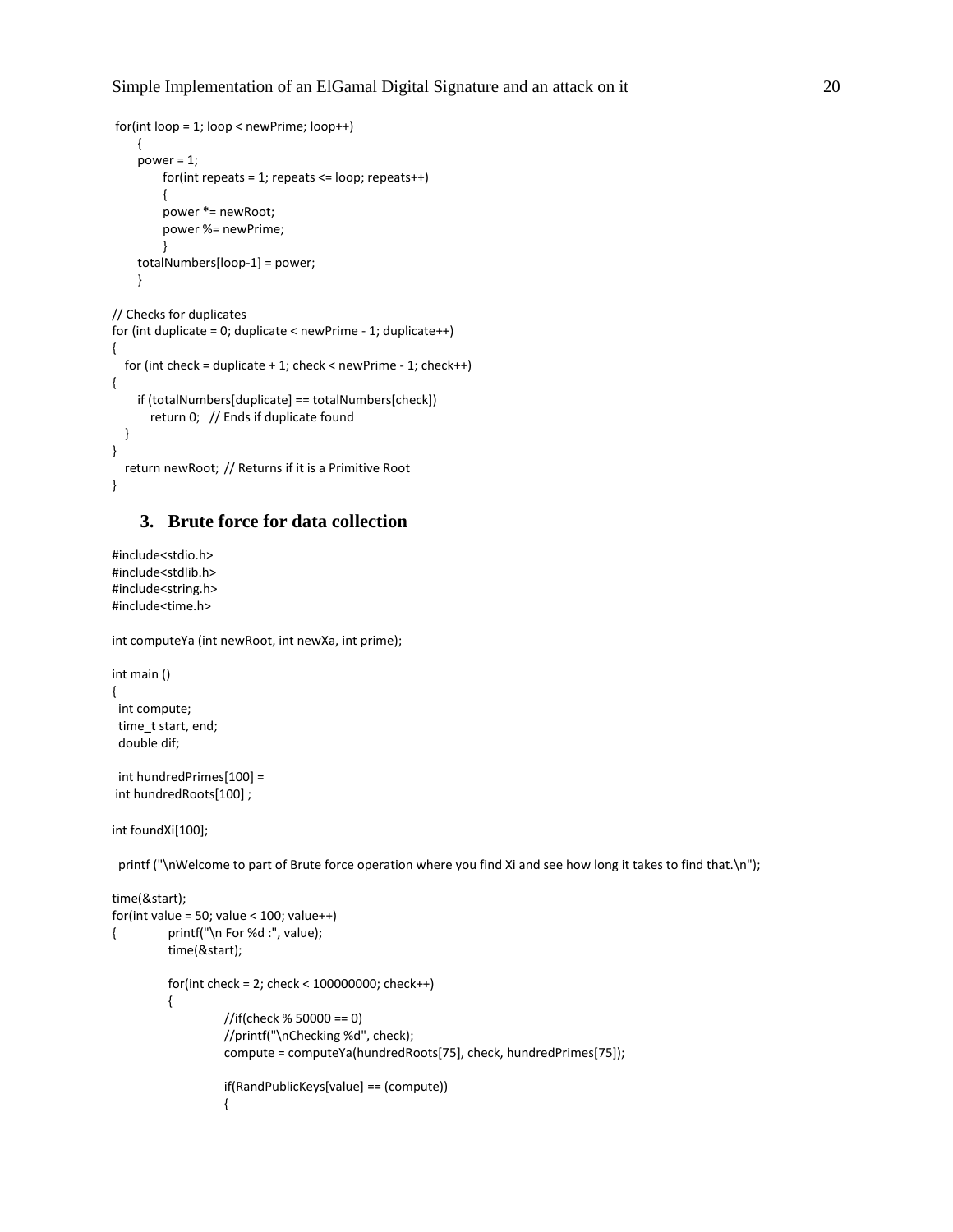```
time(&end);
                   dif = difftime(end,start);
                   foundXi[value] = check;
                   check = 100000000;
             printf("It took %.2lf seconds to find Xi = %d with primitive root %d, public key Yi = %d, and Prime p = %d", dif,
foundXi[value], hundredRoots[75], RandPublicKeys[value], hundredPrimes[75]);
                   }
         }
}
  return 0;
}
int
computeYa (int newRoot, int newXa, int prime)
{
  int newYa = 1;
  for(int power = 1; power <= newXa; power++)
  {
  newYa *= newRoot;
  newYa = newYa % prime;
  }
  return newYa;
}
```